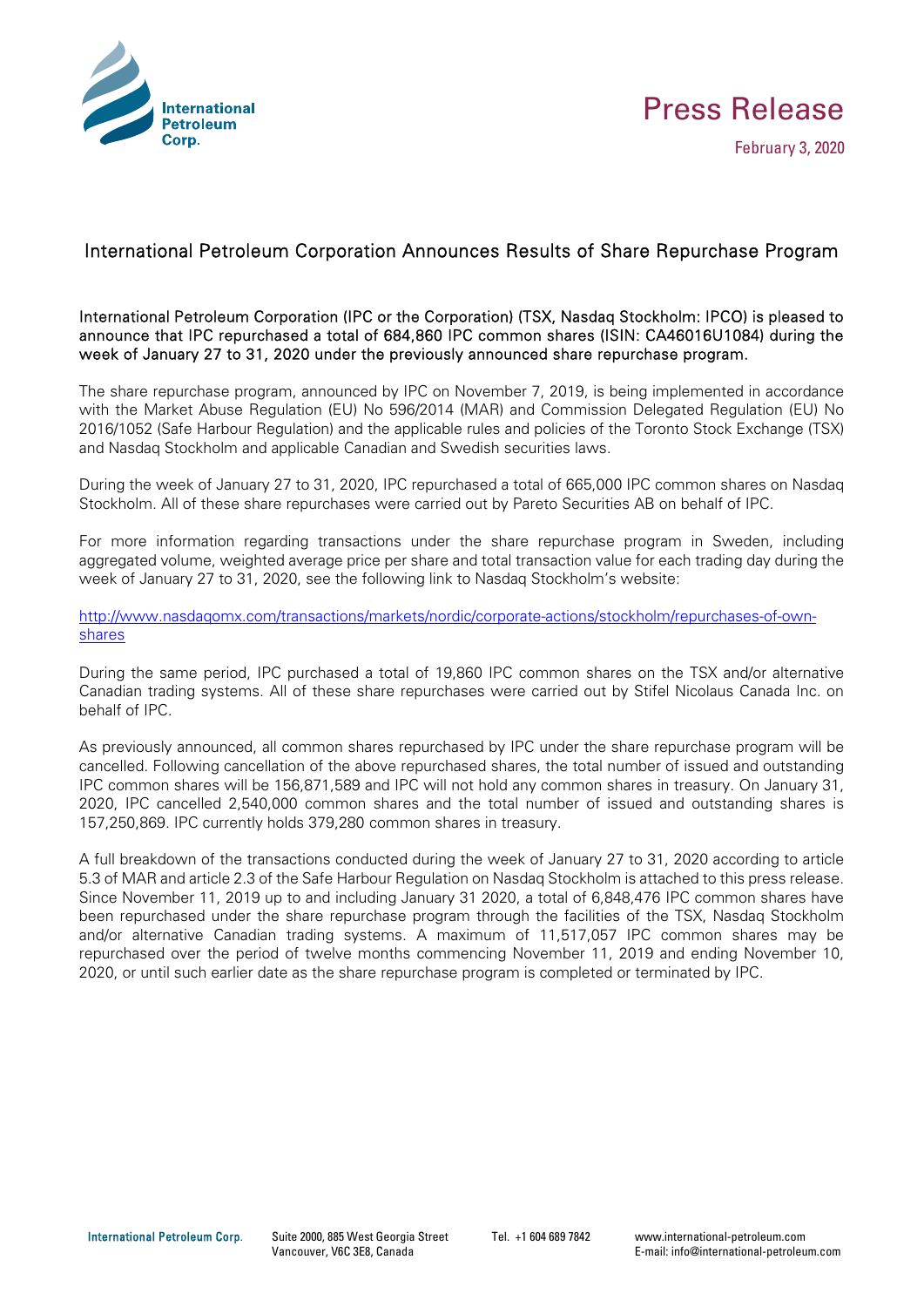*International Petroleum Corp. (IPC) is an international oil and gas exploration and production company with a high quality portfolio of assets*  located in Canada, Malaysia and France, providing a solid foundation for organic and inorganic growth. IPC is a member of the Lundin Group *of Companies. IPC is incorporated in Canada and IPC's shares are listed on the Toronto Stock Exchange (TSX) and the Nasdaq Stockholm exchange under the symbol "IPCO".* 

For further information, please contact:

Rebecca Gordon VP Corporate Planning and Investor Relations rebecca.gordon@international-petroleum.com Tel: +41 22 595 10 50 Or Robert Eriksson Media Manager reriksson@rive6.ch Tel: +46 701 11 26 15

The information was submitted for publication, through the contact persons set out above, at 09:30 CET on February 3, 2020.

## Forward-Looking Statements

This press release contains statements and information which constitute "forward-looking statements" or "forward-looking information" (within the meaning of applicable securities legislation). Such statements and information (together, "forward-looking statements") relate to future events, including the Corporation's future performance, business prospects or opportunities. Actual results may differ materially from those expressed or implied by forward-looking statements. The forward-looking statements contained in this press release are expressly qualified by this cautionary statement. Forward-looking statements speak only as of the date of this press release, unless otherwise indicated. IPC does not intend, and does not assume any obligation, to update these forward-looking statements, except as required by applicable laws.

All statements other than statements of historical fact may be forward-looking statements. Any statements that express or involve discussions with respect to predictions, expectations, beliefs, plans, projections, forecasts, guidance, budgets, objectives, assumptions or future events or performance (often, but not always, using words or phrases such as "seek", "anticipate", "plan", "continue", "estimate", "expect", "may", "will", "project", "forecast", "predict", "potential", "targeting", "intend", "could", "might", "should", "believe", "budget" and similar expressions) are not statements of historical fact and may be "forward-looking statements". Forward-looking statements include, but are not limited to, statements with respect to: the share repurchase program, including the number of common shares to be acquired; the ability to IPC to acquire common shares under the proposed share repurchase program, including the timing of any such purchases; and the return of value to IPC's shareholders as a result of any share repurchases.

The forward-looking statements are based on certain key expectations and assumptions made by IPC, including expectations and assumptions concerning: prevailing commodity prices and currency exchange rates; applicable royalty rates and tax laws; interest rates; future well production rates and reserve and contingent resource volumes; operating costs; the timing of receipt of regulatory approvals; the performance of existing wells; the success obtained in drilling new wells; anticipated timing and results of capital expenditures; the sufficiency of budgeted capital expenditures in carrying out planned activities; the timing, location and extent of future drilling operations; the successful completion of acquisitions and dispositions; the benefits of acquisitions; the state of the economy and the exploration and production business in the jurisdictions in which IPC operates and globally; the availability and cost of financing, labour and services; and the ability to market crude oil, natural gas and natural gas liquids successfully.

Although IPC believes that the expectations and assumptions on which such forward-looking statements are based are reasonable, undue reliance should not be placed on the forward-looking statements because IPC can give no assurances that they will prove to be correct. Since forward-looking statements address future events and conditions, by their very nature they involve inherent risks and uncertainties. Actual results could differ materially from those currently anticipated due to a number of factors and risks. These include, but are not limited to: the risks associated with the oil and gas industry in general such as operational risks in development, exploration and production; delays or changes in plans with respect to exploration or development projects or capital expenditures; the uncertainty of estimates and projections relating to reserves, resources, production, revenues, costs and expenses; health, safety and environmental risks; commodity price and exchange rate fluctuations; interest rate fluctuations; marketing and transportation; loss of markets; environmental risks; competition; incorrect assessment of the value of acquisitions; failure to complete or realize the anticipated benefits of acquisitions or dispositions; the ability to access sufficient capital from internal and external sources; failure to obtain required regulatory and other approvals; and changes in legislation, including but not limited to tax laws, royalties and environmental regulations. Readers are cautioned that the foregoing list of factors is not exhaustive.

Additional information on these and other factors that could affect IPC, or its operations or financial results, are included in the most recently filed management's discussion and analysis (MD&A) (See "Cautionary Statement Regarding Forward-Looking Information" therein), the Corporation's Annual Information Form (AIF) for the year ended December 31, 2018 (See "Cautionary Statement Regarding Forward-Looking Information", "Reserves and Resources Advisory" and " Risk Factors" therein) and other reports on file with applicable securities regulatory authorities, which may be accessed through the SEDAR website (www.sedar.com) or IPC's website (www.international-petroleum.com).

## **Currency**

All dollar amounts in this press release are expressed in United States dollars, except where otherwise noted. References herein to USD mean United States dollars. References herein to CAD mean Canadian dollars.